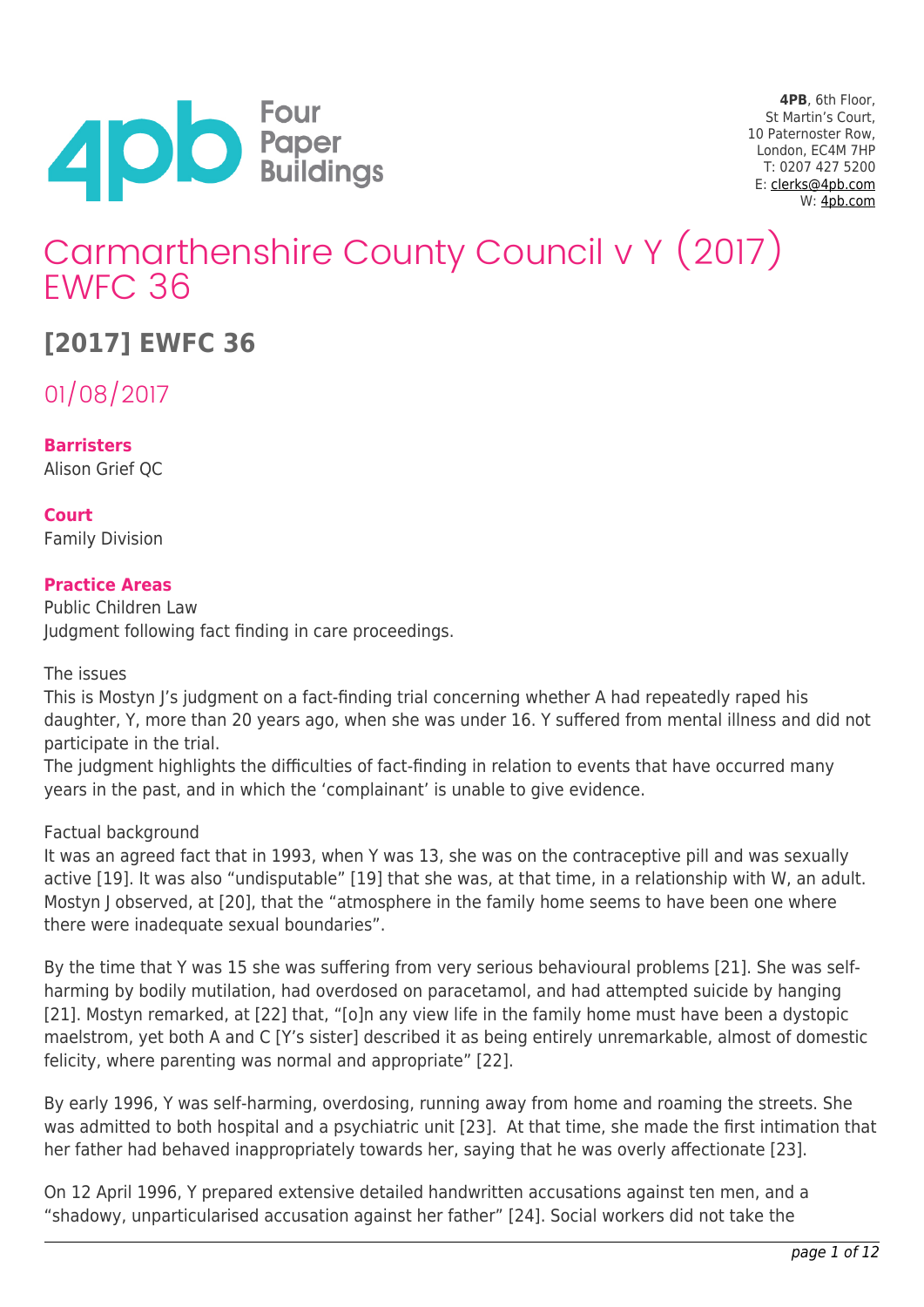allegations particularly seriously and the police were not informed [25].

In early May 1996, Y stayed with J on a respite basis for two weeks. She made explicit allegations against her father to J, which were relayed to a social worker [26].

Y's parents came to hear of the allegations and threatened Y with a solicitor if she continued to spread rumours. After this, Y self-harmed with a glass [27].

On 14 May 1996, Y disclosed to LF, a friend of J, who happened to be employed by the local authority, that A had been abusing her since she was four years old and had sexually abused her for the last 2½ years. She alleged group rapes by members of A's family, and said that her parents were aware of this.

After these allegations, the local authority took action. It held an evidence-taking session, which Mostyn J observed "broke virtually every rule set out in the Memorandum of Good Practice for Achieving Best Evidence which derived from the Cleveland Report" [29]. In this session, MB alleged that her father had touched her inappropriately from the age of 8 and had had full sexual intercourse with her from aged 13. She alleged that A had raped her during a visit 11 days earlier.

On 30 May 1996, police arrested A and he was remanded in custody. Y wrote two letters to her father whilst he was in prison. In the first, she told him that she had "retracked" her statement. In the second, she said that she had told social service that she had been lying but that no one would take any notice of her. Y retracted her allegations against A on 19 June 1996.

In 1997, Y wrote a letter in which she said, amongst other things, that she had fallen pregnant, then 16, and had had an abortion. This was known to be untrue. In May 1997, she wrote a document in which she alleged abuse by her father, but gave a completely different version of events to those described by her a year earlier.

Criminal proceedings against A were discontinued, and for various reasons, the allegations against A were not tried in any trial until the fact-finding in these proceedings.

## Judgment

Mostyn J began by emphasising the long-standing "common-law consensus" that the best way of assessing the reliability of evidence is through cross-examination [7-17].

The learned judge went on to recite the facts (as set out above).

Mostyn J went on to find, at [42] that:

"[42] In the absence of any oral evidence from Y, and specifically in the absence of the opportunity having been afforded to A and B [Y's mother] to confront Y with her manifold inconsistencies, I cannot be satisfied that it is more

likely than not that A abused Y in the manner alleged. Quite apart form the question of the fairness of the process, there are just too many inconsistencies in the accounts given by Y for any fact-finder to conclude that it is more likely than not that the events happened. It is noteworthy that there is no corroboration for any of the allegations at all. They all derive from y and it is her word alone that determines whether these events occurred. And her word is not to be regarded as reliable…"Mostyn J said that he was not making a finding that the allegations were positively untrue, or that there had been a falsehood.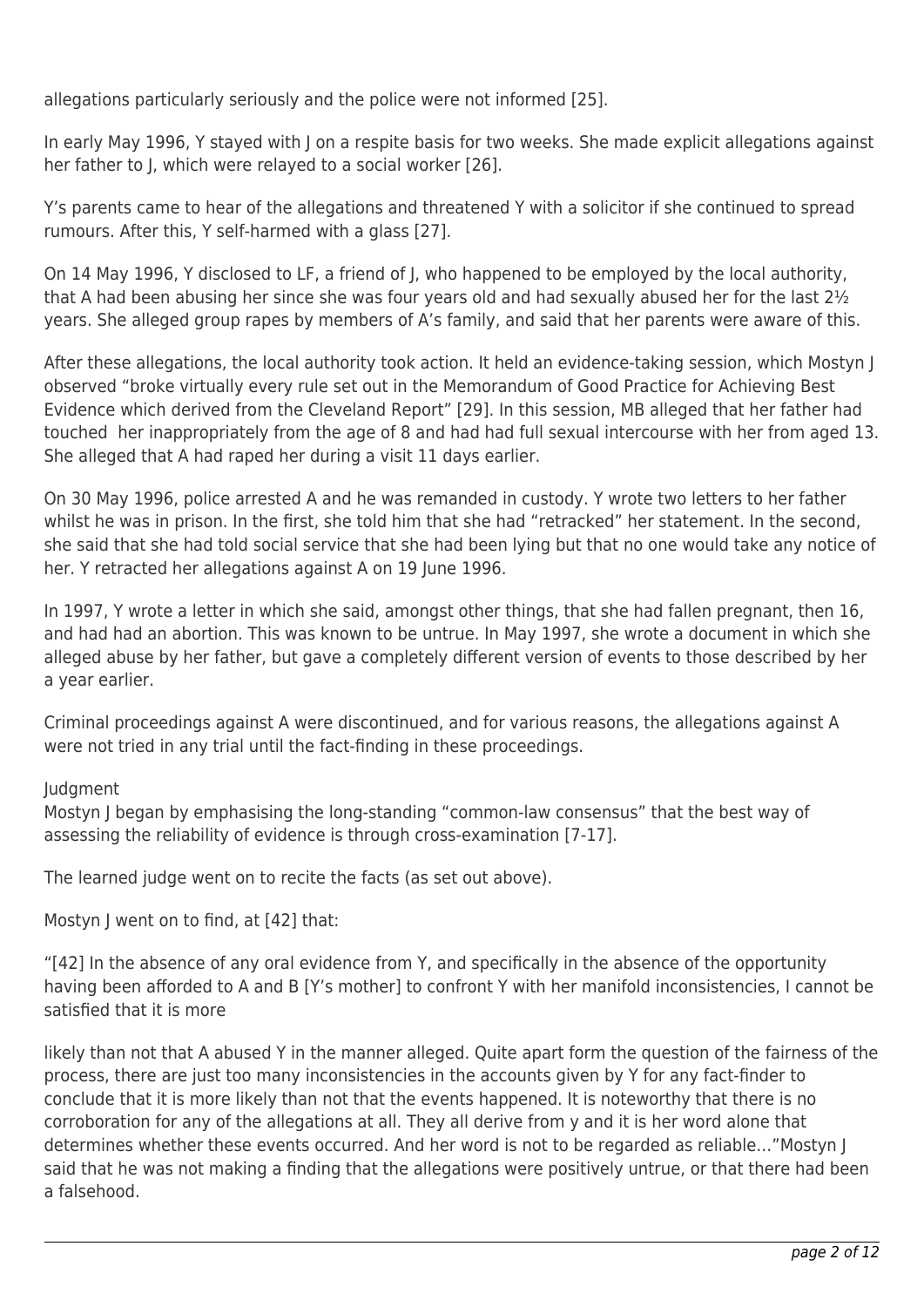The learned judge said that although the allegations must be treated as not having happened, he was "wholly unsatisfied at the absence of explanation from A and B for what was going n in that household to have driven Y so dramatically off the rails. Plainly there were bad things happening to a very vulnerable child" [45]. Mostyn J said that it would be "grossly irresponsible" to endorse a care plan whereby Y's child were to be brought up by A and B but noted that, in any event, A and B were not in sufficiently robust health to do so.

Mostyn J said that there was no reason why C could not be considered to be a full time carer for Y's child Z, but said that he was concerned by the "rose-tinted" nature of her evidence [47].

Summary by Eleanor Sibley, barrister, Field Court Chambers

Neutral Citation Number: [2017] EWFC 36 Case No: SA16C01063

\_\_\_\_\_\_\_\_\_\_\_\_\_\_\_\_\_\_\_\_\_\_\_\_\_\_\_\_\_\_\_\_\_\_\_\_

IN THE FAMILY COURT

Civil Justice Centre Caravella House Quay West, Quay Parade SWANSEA, SA1 1SP

Date: 30/06/2017

Before :

MR JUSTICE MOSTYN

– – – – – – – – – – – – – – – – – – – – –

Between :

Carmarthenshire County Council Applicant – and – Y 1st Respondent – and – A 1st Intervener – and – B 2nd Intervener – and – Z – (A Minor –Through her Children's Guardian Anne Williams) 2nd Respondent – – – – – – – – – – – – – – – – – – – – – – – – – – – – – – – – – – – – – – – – – –

Alison Grief QC and Rhian Kirby (instructed by Carmarthenshire CC) for the Applicant Elizabeth Isaacs QC and Lucy Leader (instructed by Salter Kelly) for the 1st Respondent James Tillyard QC and Rhys Jones (instructed by Goldstones) for the 1st Intervener Lorna Meyer QC and Lucy Jones (instructed by Avery Naylor) for the 2nd Intervener Rhian Jones (instructed by Nicol Denvir Purnell) for the 2nd Respondent

Hearing dates: 7-16 June 2017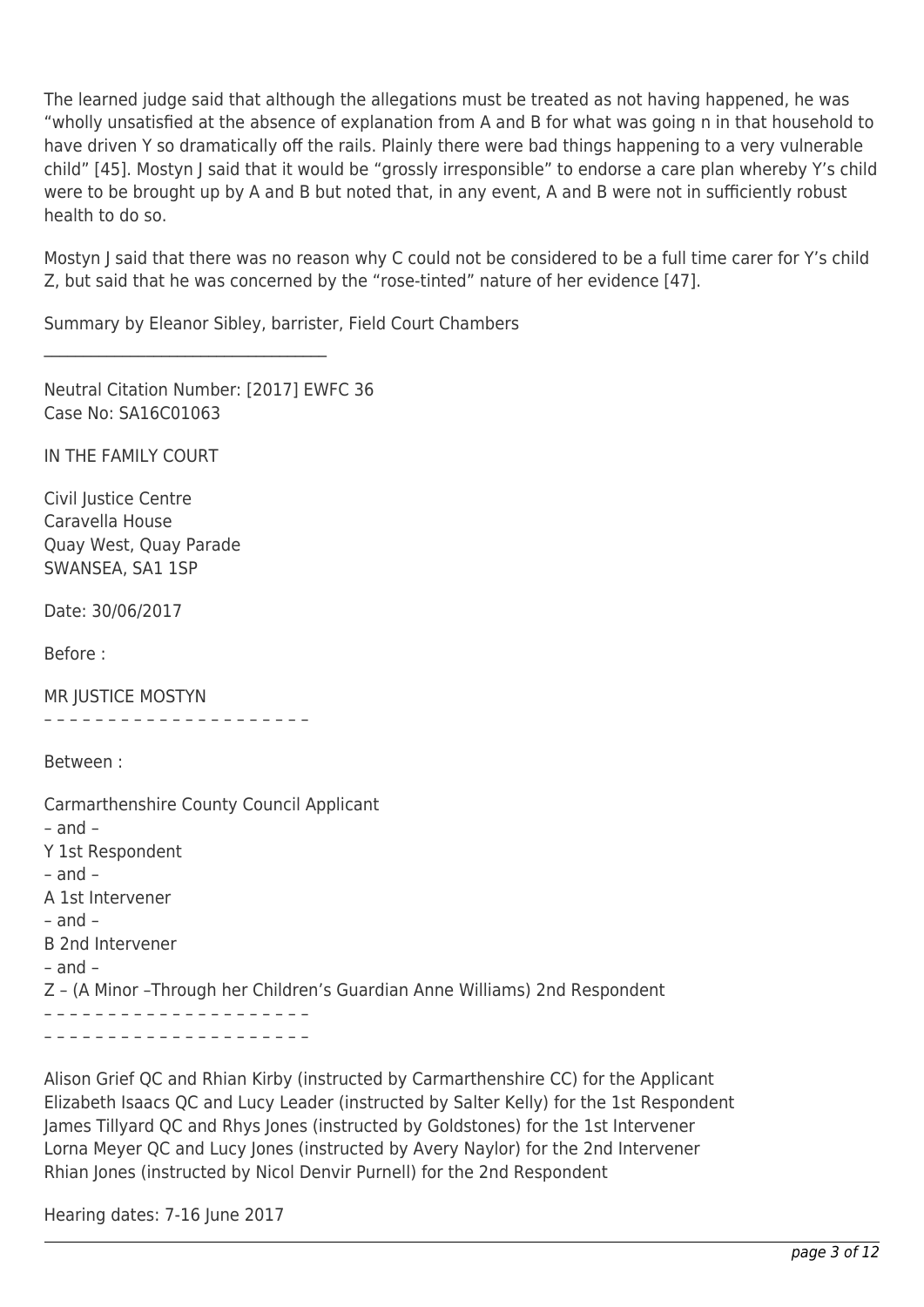#### – – – – – – – – – – – – – – – – – – – – –

#### Judgment Approved

This judgment was delivered in private. The judge gives leave for this anonymised version of the judgment to be published. In no report of the case may the identities be revealed of those parties and other persons who have been anonymised. Breach of this direction will amount to a contempt of court.

## Mr Justice Mostyn:

1. This is my judgment on a trial of the facts ordered by Her Honour Judge Garland-Thomas on 27 February 2017. The facts in dispute are whether, or not, A repeatedly raped his daughter, Y, more than 20 years ago when she was under 16. It is said that the abuse continued after she turned 16. A strongly denies the accusation. His wife B says that the allegation is impossible to believe, as does Y's sister C. Y herself suffers from mental illness and has not participated in the trial. Her counsel take a neutral stance in relation to the allegations, as does the Guardian. The local authority submits that the accusation is true.

2. In ordering the trial of the facts Her Honour Judge Garland-Thomas must have thought that the disputed issue was both "stark and discrete", the resolution of which would enable the substantive case to be determined both expeditiously and definitively (see Re S (A Child) [2014] EWCA Civ 25 at para 27). For my part, I entirely agree with her decision. In my opinion, the decision in Re S should not be relied on to prevent an early trial of very serious, discrete, allegations such as those with which I am confronted.

3. In preparing this judgment I have borne in mind the wise words of Lord Justice Lewison in Fage UK Ltd & Anor v Chobani UK Ltd [2014] EWCA Civ 5 at para 115:"It is also important to have in mind the role of a judgment given after trial. The primary function of a first instance judge is to find facts and identify the crucial legal points and to advance reasons for deciding them in a particular way. He should give his reasons in sufficient detail to show the parties and, if need be, the Court of Appeal the principles on which he has acted and the reasons that have led him to his decision. They need not be elaborate. There is no duty on a judge, in giving his reasons, to deal with every argument presented by counsel in support of his case. His function is to reach conclusions and give reasons to support his view, not to spell out every matter as if summing up to a jury. Nor need he deal at any length with matters that are not disputed. It is sufficient if what he says shows the basis on which he has acted."

Reference may also be made to Re F (Children) [2016] EWCA Civ 546, paras 22 – 23, which is to the same effect.

4. There are myriad background facts which are not disputed and which are not necessary for me to spell out here. They are well known to the parties, and should the matter proceed further then they can be detailed by the advocates to the Court of Appeal. Any reader of this judgment unfamiliar with the background would be helped by reading the judgment of His Honour Deputy Judge John dated 23 September, 2016 when he made an interim care order. This contains a useful summary of the history. For an exhaustively full account of the background reference should be made to the chronology prepared by junior counsel for the local authority, which has left no stone unturned. I am grateful for the preparation of that very useful document.

5. Although I have been confronted with thousands of documents, and heard oral evidence over many days, I am satisfied that I can give my decision relatively shortly without an exhaustive mechanical iteration of the evidence and arguments I have heard. Like Lord Justice Longmore I agree that judgments in this country are quite long enough already (see Aerospace Publishing Ltd v Thames Water Utilities Ltd [2007] EWCA Civ 3 at [70]), without them being extended by reams of recitation of evidence which is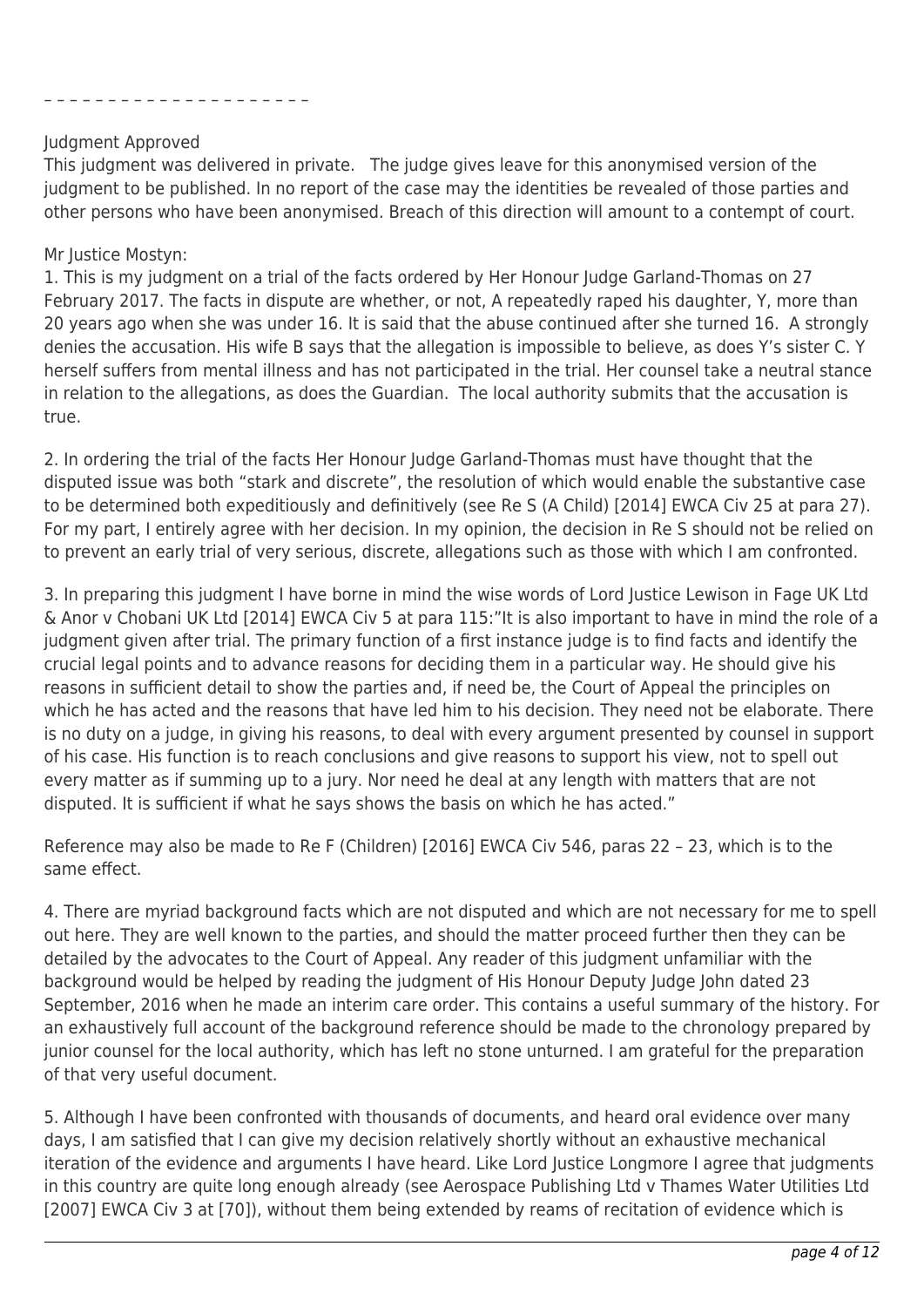known to everybody and which is largely uncontroversial, or of only marginal relevance. In my opinion there is a lot to be said for judgments reverting to the structure and length of those of the judicial giants of the Victorian-Edwardian era. I have reached a clear view and I have cited the principal aspects of the evidence, as well as the relevant legal principles, in order to justify my decision.

6. As stated, Y has not given oral evidence. She is presently detained in a psychiatric hospital under the Mental Health Act. There is compelling, unchallenged, medical evidence that it would be very harmful for her to give oral evidence in court. A therefore has not had the opportunity of confronting his principal accuser, nor has the court had the opportunity of assessing under cross-examination the reliability of the evidence deriving from her.

7. FPR 22.2(1)(a) provides that the general rule is that any fact which needs to be proved by the evidence of witnesses is to be proved, at the final hearing, by their oral evidence. FPR 22.6(2) in effect removes the right to give oral evidence-in-chief as in all cases a witness (other than a summoned witness) will have been required to provide a witness statement, which will stand as evidence-in-chief. Oral evidence-in-chief now requires the permission of the judge be given. FPR 22.11 provides the right to cross-examine a witness on his or her witness statement. Thus, the general rule is that facts in issue are to be proved by written evidence-in-chief and oral evidence given under cross-examination. Of course, facts may also be proved by hearsay evidence pursuant to the Civil Evidence Act 1998 and FPR 23.2 – 23.5, but the general rule is that oral evidence given under cross-examination is the gold standard.

8. Why is this? It is because it reflects the long-established common-law consensus that the best way of assessing the reliability of evidence is by confronting the witness. In Crawford v Washington (2004) 541 US 36 at 62 Scalia J, when discussing the explicit command to afford cross-examination of witnesses in criminal cases contained within the Sixth Amendment to the U.S. Constitution, stated:

"To be sure, the Clause's ultimate goal is to ensure reliability of evidence, but it is a procedural rather than a substantive guarantee. It commands, not that evidence be reliable, but that reliability be assessed in a particular manner: by testing in the crucible of cross-examination. The Clause thus reflects a judgment, not only about the desirability of reliable evidence (a point on which there could be little dissent), but about how reliability can best be determined. Cf. 3 Blackstone, Commentaries, at 373 ("This open examination of witnesses . . . is much more conducive to the clearing up of truth"); M. Hale, History and Analysis of the Common Law of England 258 (1713) (adversarial testing "beats and bolts out the Truth much better")."

9. It should not be thought that this consensus or view-point is confined to criminal causes. Thus, in Goldberg v. Kelly (1970) 397 U.S. 254, a case about the entitlement to receive certain federal welfare benefits, Brennan J stated at 269:

"In almost every setting where important decisions turn on questions of fact, due process requires an opportunity to confront and cross-examine adverse witnesses."

10. Due process has been a core component of the common law since time immemorial, and first received statutory recognition in 1354 (28 Edw III, c3). It is reflected in the USA in the Fifth and Fourteenth Amendments, and in Europe by the terms of Article 6 of the European Convention on Human Rights (even if that numinous phrase was not actually used in its text when it was framed).

11. In civil and family proceedings, very serious allegations may be made. This case is a paradigm example. A man is accused of raping his own daughter over 20 years ago. A similar case was Re J (A Child) [2014] EWCA Civ 875. In private law proceedings about contact the father was accused of sexually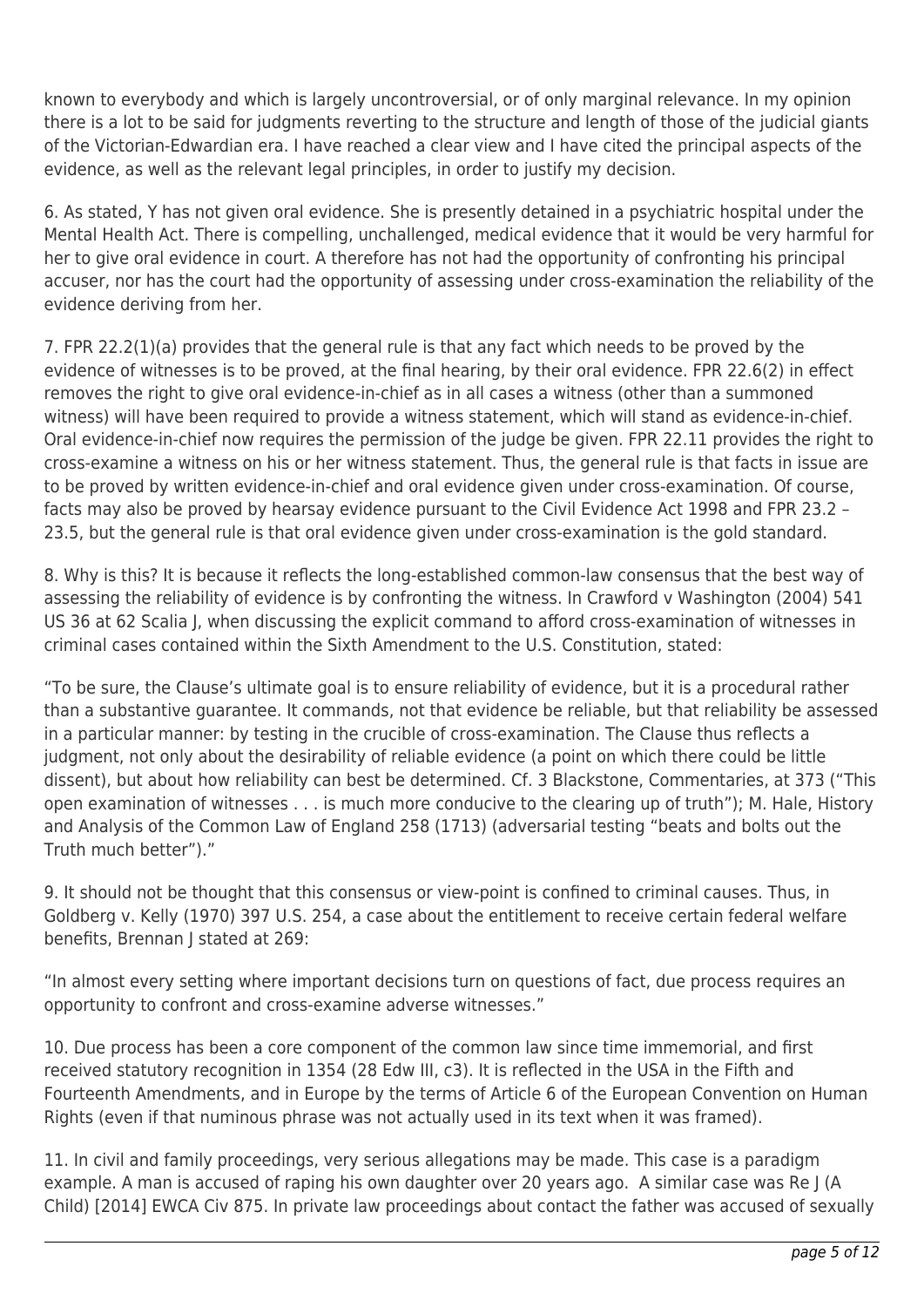abusing a very vulnerable and damaged female, X, some years earlier. Obviously, if true, this would have a major effect on the contact proceedings. Therefore, a fact-finding hearing was convened. X gave oral evidence by video-link. The local authority, a party to the proceedings, paid for the father to be represented. There was no question of an abusive cross-examination by the father directly of X. X was permitted to give evidence-in-chief. This took some time. The father's counsel cross-examined for an hour until the court day ended. The judge prevented cross-examination continuing the next day. She felt it would be "inhuman" to require X to do so. Thus, the father, largely, and the guardian, completely, were unable to test the reliability of X's evidence.

12. The judge found the allegations made by X to be true.

13. The denial of this basic right to test X's evidence in the crucible of cross-examination was one of the reasons why the Court of Appeal allowed the appeal, and directed that that the findings be set aside and that "the Family Court will therefore make any determination as to A's welfare on the basis that F has not engaged in any sexually inappropriate behaviour with X." (see para 104). At para 107 Gloster LJ stated:

"The allegations being made against him were extremely serious. If established they might well have led to him being deprived of contact with his daughter, to the possibility of criminal proceedings against him, and resulted in an indelible scar to his reputation and character, with potential consequences for his future employment and personal relationships."

## And at para 108(c):

"Third, whilst one can readily understand the reasons why the judge terminated X's cross-examination, the consequences of that decision so far as F was concerned were clearly highly significant. In my judgment the judge should, at the very least, have considered whether in those circumstances, where there had been no full or adequate cross-examination of X on behalf of F, it remained possible to reach any fair outcome of the determination of the issue so far as F was concerned."

## And at para 109:

"It is obviously important in trials with vulnerable witnesses that the trial process should be carefully and considerately managed in such a way as to enable their evidence to be given in the best way possible and without their being subjected to unnecessary distress. But that should not come at the price of depriving defendants and others, who claim that they have been falsely accused of criminal conduct, of their right to a fair trial in which they participate and a proper opportunity to present their case in accordance with natural justice and Article 6 of the European Convention on Human Rights."

14. Of course, in some circumstances cross-examination will be impossible. For example, the complainant may be dead, or a child. In care proceedings, it is rare to allow any children to give oral evidence under cross-examination, in sharp contrast to criminal proceedings. For an exposition of the historical and current reasons for this see the decision of Lady Hale in Re W (Children) [2010] UKSC 12. In such circumstances the court must do the best it can with hearsay evidence from the complainant, although the reliability of that evidence will, for the reasons given above, be markedly inferior to properly tested testimony.

15. But the reasons given by Lady Hale for confining the cross-examination of children do not apply to capacitous adults, even if they are vulnerable, as the decision in Re J demonstrates. In that case there was an earlier excursion to the Supreme Court – see Re A (A Child) 2012 [UKSC] 60. At para 36 Lady Hale stated: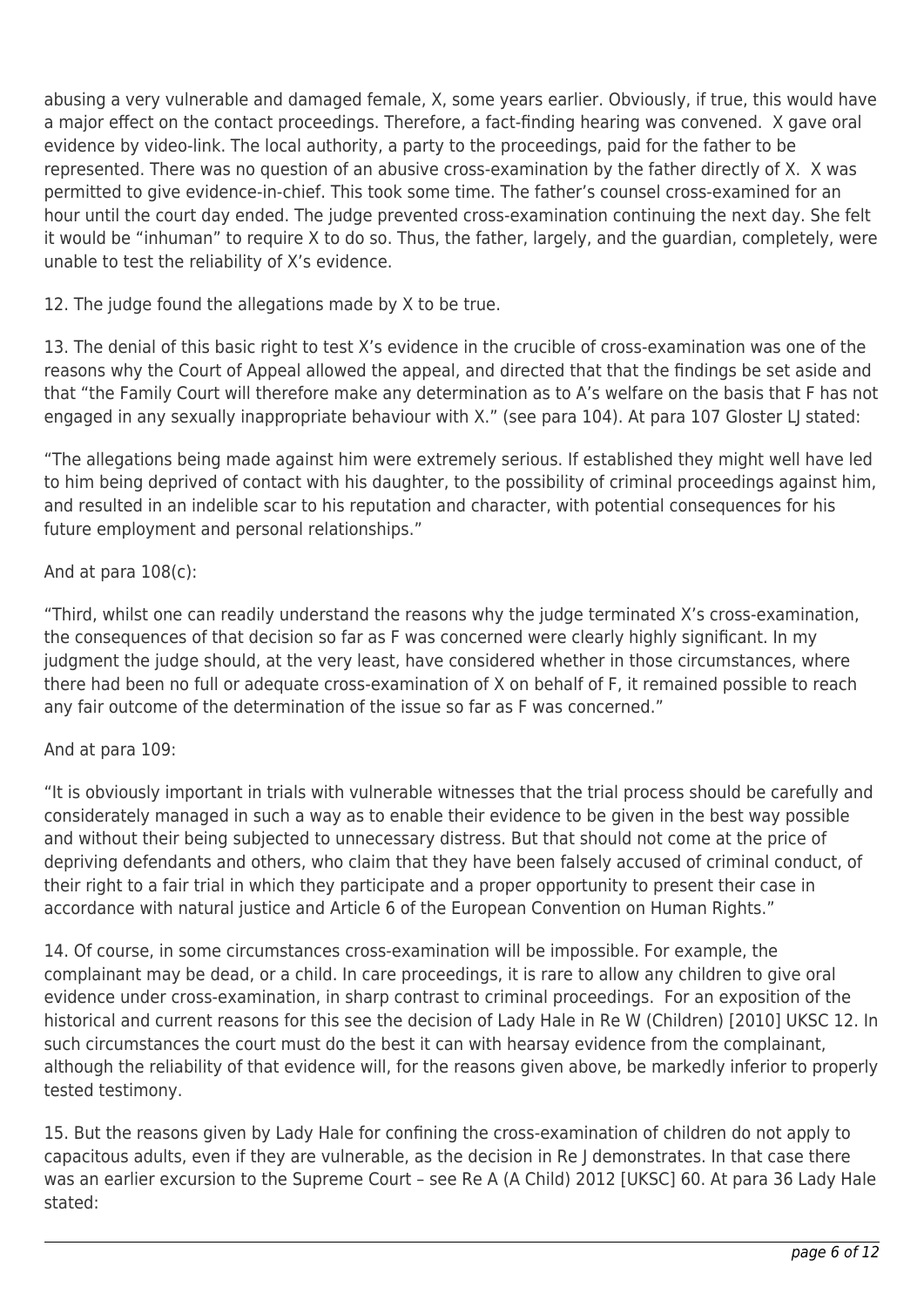"If any party wishes to call X to give oral evidence, up to date medical evidence can be obtained to discover whether she is fit to do so. There are many ways in which her evidence could be received without recourse to the normal method of courtroom confrontation. Family proceedings have long been more flexible than other proceedings in this respect. The court has power to receive and act upon hearsay evidence. It is commonplace for children to give their accounts in videotaped conversations with specially trained police officers or social workers. Such arrangements might be extended to other vulnerable witnesses such as X. These could include the facility to have specific questions put to the witness at the request of the parties. If she is too unwell to cope with oral questioning, the court may have to do its best with her recorded allegations, perhaps supplemented with written questions put to her in circumstances approved by Dr W. On the other hand, oral questioning could be arranged in ways which did not involve face to face confrontation. It is not a requirement that the father be able to see her face. It is, to say the least, unlikely that the court would ever allow direct questioning by the father, should he still (other than in this court) be acting in person. The court's only concern in family proceedings is to get at the truth. The object of the procedure is to enable witnesses to give their evidence in the way which best enables the court to assess its reliability. It is certainly not to compound any abuse which may have been suffered."

16. It is implicit in this passage that the reliability of evidence is best assessed by direct oral questioning, and this, of course, reflects the age-old consensus to which I have referred.

17. It should not be thought however that oral evidence under cross-examination is the be all and end all of forensic proof. Far from it. In my recent decision of Lachaux v Lachaux [2017] EWHC 385 (Fam) at paras 35 – 38 I cited and applied the very thoughtful analysis of Leggatt J in Gestmin SGPS SA v Credit Suisse (UK) Ltd & Anor [2013] EWHC 3560 (Comm) at paras 15 – 22 about the inherent unreliability of testimony based on memory. In para 22 Leggatt J stated:

"In the light of these considerations, the best approach for a judge to adopt in the trial of a commercial case is, in my view, to place little if any reliance at all on witnesses' recollections of what was said in meetings and conversations, and to base factual findings on inferences drawn from the documentary evidence and known or probable facts. This does not mean that oral testimony serves no useful purpose – though its utility is often disproportionate to its length. But its value lies largely, as I see it, in the opportunity which cross-examination affords to subject the documentary record to critical scrutiny and to gauge the personality, motivations and working practices of a witness, rather than in testimony of what the witness recalls of particular conversations and events. Above all, it is important to avoid the fallacy of supposing that, because a witness has confidence in his or her recollection and is honest, evidence based on that recollection provides any reliable guide to the truth."

In my opinion this approach applies equally to all fact-finding exercises, especially where the facts in issue are in the distant past. This approach does not dilute the importance that the law places on crossexamination as a vital component of due process, but it does place it in its correct context.

18. It is often said that the court should have regard to the overall or inherent probability of occurrence of the event in issue. However, I have difficulty in understanding why the statistical rarity of an event has any material bearing in an evidential assessment of whether that event actually occurred. I agree entirely with the views of Peter Jackson I in this regard in Re BR (Proof of Facts) [2015] EWFC 41 at para 7. I have received no statistical evidence about the incidence of incestuous rape and have received no submissions on it. I shall not take into account the rarity of what is said to have happened in making my judgment.

19. For my purposes, I can begin in 1993 when Y was 13. It is an agreed fact that at that time she was on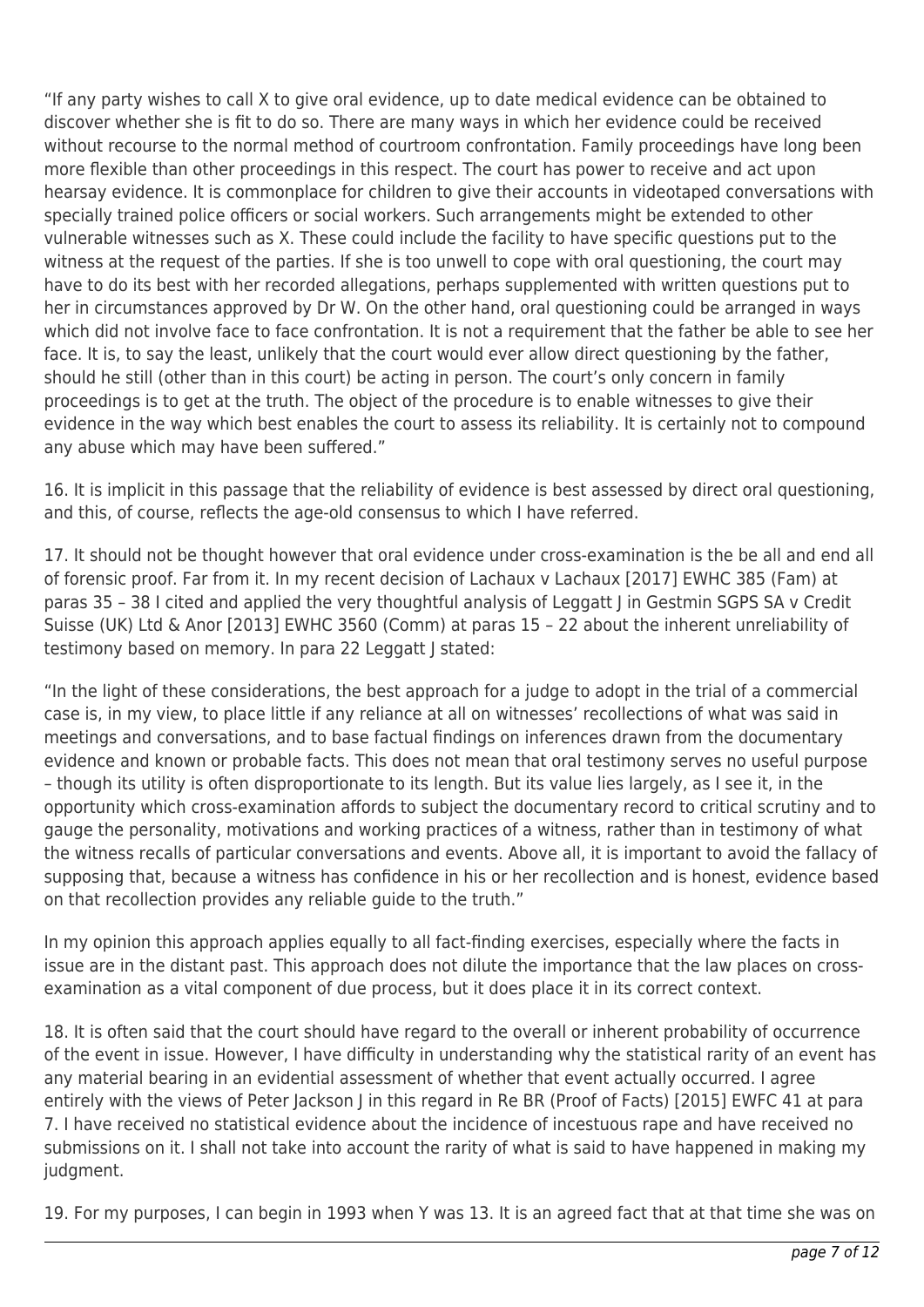the contraceptive pill and was sexually active. Her parents described her as promiscuous. B was reporting C as describing Y as 'easy'. But she was a mere child. She was in a relationship with W. She describes it in terms which are frighteningly abusive. She describes actual as well as statutory rape and being passed around as a virtual sex slave amongst his circle of friends. Whether any of this is true is debatable as, the fact of the contraceptive pill aside, there is no corroboration for any of Y's allegations. However, the fact of the relationship at that young age with W does seem to be indisputable – at one point her father had to go to his house to drag her home.

20. The atmosphere in the family home seems to have been one where there were inadequate sexual boundaries. B describes being sexually assaulted by a relation of her husband. C similarly describes being touched inappropriately by a friend of her father. Y alleges that she was inappropriately touched by another member of her father's family. I agree with Miss Jones, for the Guardian, that the picture is really quite striking – all the female members of this family say that they had been indecently assaulted or inappropriately touched by members of A's family or his friends.

21. But inappropriate sexual behaviour was not the only problem. By the time Y turned 15 she was suffering from very serious behavioural problems. These are all very fully described in letters written by the child psychiatrist Dr J in 1995 which are to be found in Court Bundle 5. By then her half-brother D had moved from petty pilfering within the family home to burglary for which he was imprisoned. Y herself was self-harming by bodily mutilation. She had overdosed on paracetamol and had attempted suicide by hanging. By this stage, Y had been diagnosed as suffering (mildly) from cerebral palsy as well as epilepsy. Her relationship with her mother was described as being highly conflicted and complex; by contrast her relationship with her father was described as being benign.

22. On any view life in the family home must have been a dystopic maelstrom, yet both A and C described it as being entirely unremarkable, almost of domestic felicity, where parenting was normal and appropriate. B was able to show some, but not much, insight into what must have been very profound familial problems. At the beginning of the case Miss Grief QC said that some important questions needed to be answered by the family as to what was going on that has led Y to such a desperate condition, and I record that I received no satisfactory answers.

23. By the early part of 1996 Y was in a dire state. She was self-harming, overdosing, running away from home and roaming the streets. She was admitted to hospital as well as to a specialist psychiatric unit. All this is set out in pitiless detail in the chronology. She made many allegations of abuse by a number of men and the first intimation was made by her at that time that her relationship with her father was not as it should be, although the allegation was exceedingly shadowy. At this stage the allegation seemed to be that her father was overly affectionate.

24. On 1 March, 1996 Y was accommodated with foster parents, PD and CD. She did not live again with her parents until after Z was born many years later.

25. On 12 April, 1996 Y prepared extensive detailed handwritten accusations against 10 men, as well a shadowy unparticularised accusation against her father. She had been asked to make a full disclosure of all the abuse that she had suffered, and this was the product of her work. A striking feature is that the social workers did not, it seems, take any of these allegations particularly seriously. Certainly, the police were not informed.

26. In early May 1996 Y went to stay with J on a respite basis for two weeks, while PD and CD went on holiday. Over the weekend 10 – 12 May, 1996 Y made explicit allegations against her father to J which were relayed to the social worker AMB who recorded them in a memorandum dated 22 May, 1996. That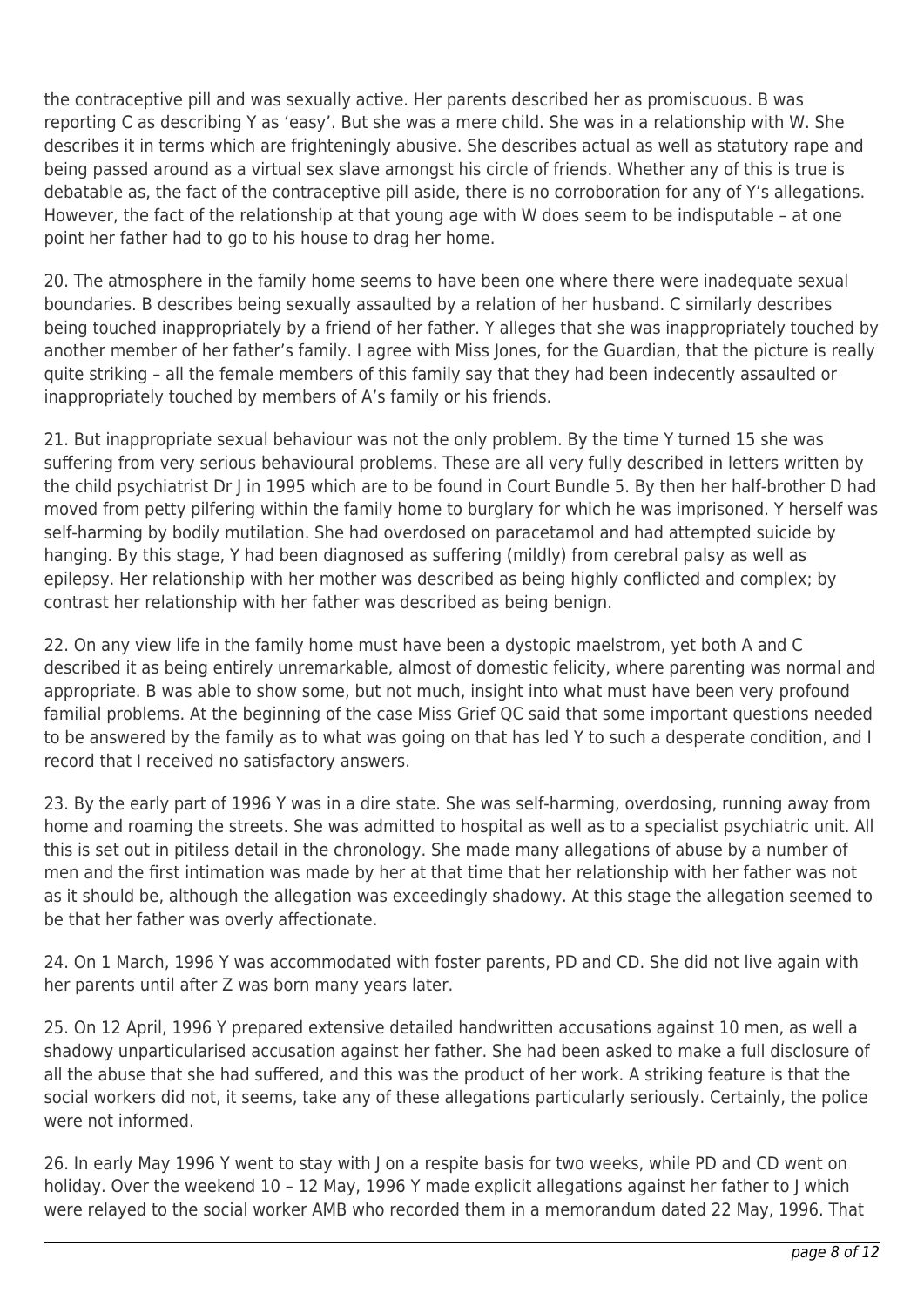memorandum also recorded further information purportedly given by J on 15 May, 1996 to the effect that on Sunday 19 May, 1996 (sic) A had had sexual intercourse with Y in the presence of Y's two-year-old niece (the child of her half-brother D). Obviously, the dating is completely wrong and it is surprising that a note made only a few days later could contain such a gross error. At this distance of 21 years neither  $|$ nor AMB could make any sense of the discrepancy.

27. These allegations soon gained wider currency and Y's parents got to hear of them. They confronted Y and threatened her with a solicitor if she continued to spread rumours. After this Y inflicted further selfharm to herself with broken glass.

28. On 14 May, 1996, according to a note made by AMB on 20 May, 1996 (that is two days earlier than the note referred to above) Y disclosed to LF, a friend of J, who happened to be a sessional worker employed by the local authority, that A had been abusing her since she was four years old and sexually abusing her for the last 2½ years. The allegation went further and stated that dreadful group rapes by members of A's family had been perpetrated on her and that Y's parents were aware of this. On 22 May, 1996 Y handed the social workers a poem written by her in which she expressly accused her father of abusing her. It is written in an alternate rhyme scheme and the first stanza is: "I feel so confused / it is driving me mad / I have been abused / even by my own dad!"

29. These revelations caused the authority to swing into action. An evidence taking session was set up for 30 May, 1996. Apparently, it lasted 11 hours. The scribe was WPC LC. The appropriate adult for the first half of the session was CD, and for the second half was J. The procedure was unconventional and broke virtually every rule set out in the Memorandum of Good Practice for Achieving Best Evidence which derived from the Cleveland report. Above all, the session was not video recorded. Instead Y, who is plainly a prolific writer, would write down what she wanted to say and then her writings would be transcribed into the interview template by the constable. My copy of the original statement, which runs to 19 pages, is extremely poor as it has been highlighted and re-copied over the years with the result that the more important passages are very difficult to read. However, an agreed transcription was prepared during the hearing. In it, she alleges that her father had touched her inappropriately in and around her vagina from about age 8 and had had full sexual intercourse with her from age 13. She described how 11 days earlier on Sunday 19 May, 1996 she had visited her parents because her niece G was staying. She described how awful was the atmosphere in the house with everyone arguing; how her sister C went out; how her mother either went to bed or went out; and how she was left with G and her father. After watching television for 45 minutes she described how her father forced sexual intercourse on her on the settee, while G was watching. I repeat that this was only five days after her parents had confronted her and threatened her with legal action if she spread any more rumours.

30. Before I turn to the retractions that have been made by Y I jump forward to the following year, 1997, to two important pieces of further writing by her. At some point in that year, when she was 17, Y wrote a letter in which she repeated that she had been abused by her father. She also stated that she had fallen pregnant (but she did not say by whom) and that she had, when aged 16, undergone an abortion. This we know to be totally untrue. Y has never had an abortion. It is important that this hard untruth is exposed, because it does illustrate that reality and fantasy are neighbouring companions so far as Y is concerned. Similarly, in May 1997, that is to say exactly a year after she made her initial allegations, Y wrote a document describing the abuse meted out to her by her father. The problem with this document is that what she describes is completely different to the acts described by her year earlier. She describes, among other things, extreme violence; being threatened with a knife; having objects thrown at her; forced sodomy; and the insertion of inanimate objects into her vagina. These descriptions are not just an elaboration of what she had said a year earlier; it was a completely different story. Again, the inconsistency is stark, and in any semblance of a fair trial the author of those accounts should have been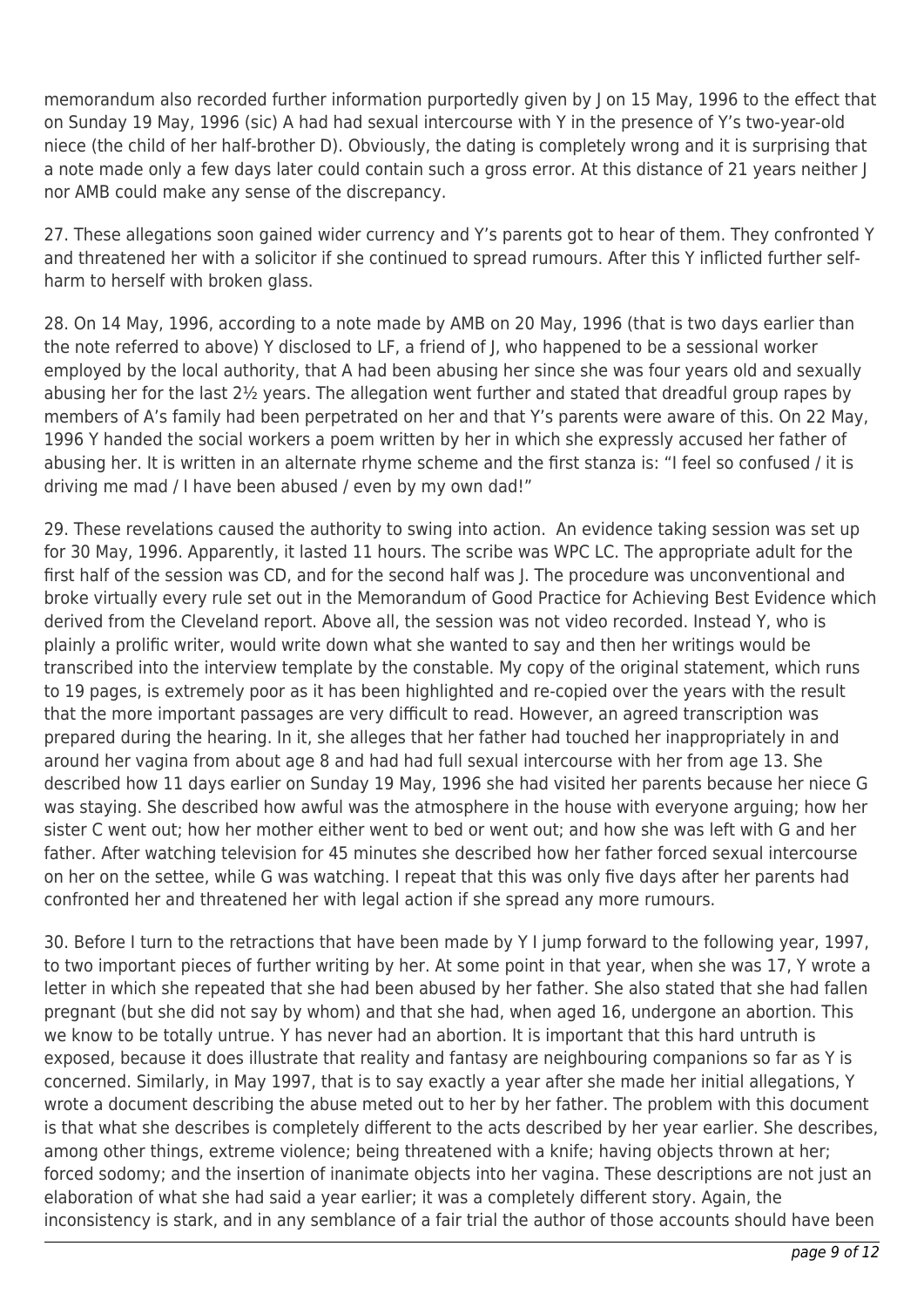present to be confronted with them.

31. But these inconsistencies are not the only fatal flaws in the account given by Y. She retracted her story. On 30 May, 1996, immediately following the completion of her statement, the police arrested A. He was remanded in custody, and when in Swansea prison suffered violence at the hands of other prisoners. Y wrote two letters to her father while he was in prison. In the first she wrote that she had "retracked" her statement. She went on to apologise profusely and to say "dad I am not sly, I didn't say what they said I did, as I never even wrote the statement, Monday, AL did". This is a difficult sentence to understand. The retraction itself (T579), made on 19 June, 1996, is written in rather formal language where Y admits to having lied and apologises to all concerned. The second letter to her father when he was in prison explains that she had told social services that she had been lying but no one would take any notice of her. In February 1997, she wrote a letter from Cf to her father after he had been released in which she stated that she had been lying and that she had been trying to tell the staff at Cf that she had been lying.

32. In April 1997 Y made a further very clear, if somewhat formal and stilted, retraction of the allegations. Her script runs over five pages and was sent to the head of social services with a copy being sent to a police officer and to the local MP. In the letter, she confirms that she had lied, and says "I think it is about time my father's name as a sexual abuser was cleared, as he's certainly not". However, it was only in the following month that the highly embroidered and completely new story of sexual abuse by her father, to which I have referred above, was written by Y.

33. By this stage proceedings in the County Court had been commenced to displace A as Y's nearest relative as he was objecting to further treatment for her under the Mental Health Act, and in July 1997 Y wrote two letters to the judge hearing the proceedings (T1046 et seq) from the psychiatric ward in the Cn hospital in which she explicitly says that sexual abuse by her father never took place. In the second letter, she says "it never ever happened, my father's never laid a finger on me". It is true that in this letter she was expressing a strong desire to return home; that, on one hand, might supply a motive for the retraction, but on the other hand it is hard to understand if her father had indeed abused her in the way that she had alleged, why she would want to return home to live with him. It is to be noted that these letters to the judge were written only a couple of months after she had written the florid document referred to above in which she had alleged sexual violence of the most gross nature against her father.

34. That issue was never determined in the displacement proceedings. The criminal proceedings against A were discontinued. Although care proceedings were commenced in respect of Y in January 1997, these were withdrawn in March 1997 without any adjudication of this core issue having been made. Therefore, although there were at least three forensic opportunities for investigation of the allegation which I now, 20 years later, must determine, the chance was not taken.

35. Had a case been heard in 1997 proof or otherwise of the allegation would have depended critically on the oral evidence of Y given her chronic tergiversation in the documents which I have outlined above. The general rule is that contemporary documents are a key source of evidence in determining the truth, but as Mr Justice Leggatt explains, cross-examination will be vital where they are contradictory. What Y would have said then under cross-examination is purely conjectural.

36. Y's life after 1997 is fully detailed in the chronology. It was not explored in the oral evidence. There was an allegation made that A had abused her in 2005, but that was not pursued before me and no finding to that effect is sought. After repeated admissions to various hospitals or other units Y returned to live with her parents in May 2009 together with her new partner who she had met on the unit. In January 2011 Y fell pregnant. In May 2011 Y was discharged from after-care under the Mental Health Act into the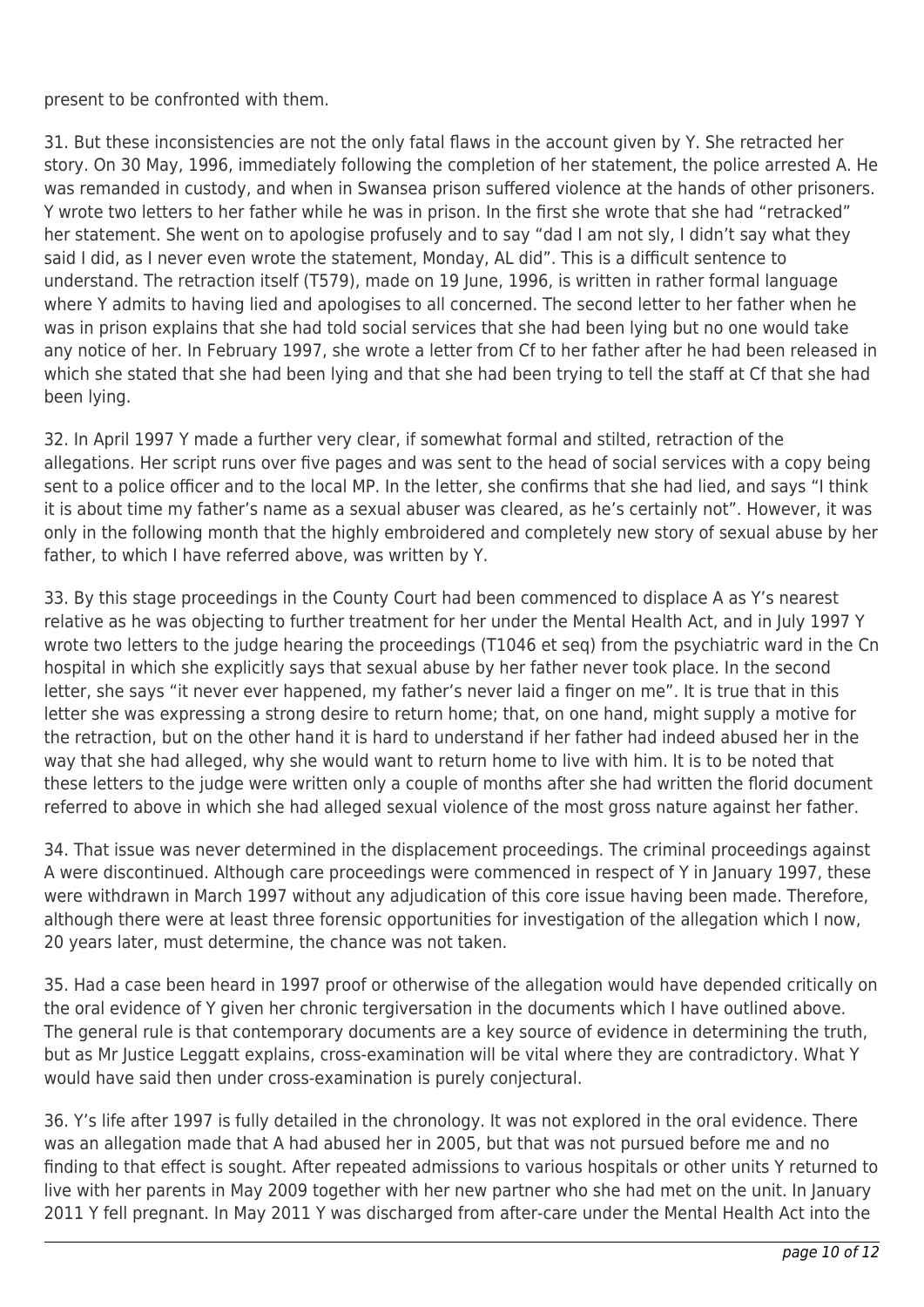care of her GP. Z was born on 25 October, 2011.

37. The birth of Z caused the local authority to take protective measures in view of the unresolved allegations made many years earlier by Y against her father. They required Y to agree that she would supervise all contact between A and Z. Y is recorded as having said when this agreement was being discussed "do you think I would have self- harmed as bad as I did for 16 years if nothing had happened?"

38. It is perhaps surprising, or at least arguably inconsistent, that the local authority took this step given that they had taken no equivalent step on the birth of any of C's five children in 2001, 2003, 2006, 2007, and 2008. All of these children, and in particular the younger two who are girls, had spent time alone with their grandfather without any intervention by the local authority, notwithstanding the gravity of the allegations that had been made against him many years earlier by their aunt Y. Although it can be argued that C was less than full and frank in her description of what was going on in the house during the childhoods of her and Y(see below) it cannot be disputed that C is a devoted and thoroughly competent parent to her five children. She told me, as one would expect, that her five children are the most important things for her in the world and that she would not in any circumstances expose them to risk. Therefore, in allowing her five children who have unsupervised contact to their grandfather, it must follow that she authentically does not believe that A has abused Yin the manner alleged or at all.

39. Following the making of this agreement by Y with the local authority, and following representations by her that she would never leave Z alone with her grandfather, the local authority closed its case in respect of Z. The arrangement for accommodation was that although Y had her own place she would spend every day with her parents. It is clear that Y did not comply with her agreement and has allowed Z to spend time with her grandfather unsupervised. However, it is equally clear that no harm has befallen Z. Had Y not suffered her calamitous psychiatric collapse in 2015, which manifested itself in repeated acts of self-mutilation and ligaturing, there is every reason to suppose that the arrangements I have described would be continuing to this day undisturbed.

40. In February 2016 Y was sectioned. She has been in a psychiatric unit ever since and is under close supervision. Her condition is truly pitiful in that she seems to wish to engage in self-harm at almost every opportunity. As I have stated above, the medical evidence is very clear – for her to give evidence or to participate in the proceedings could aggravate her condition considerably. She has been asked by her junior counsel if she wishes to say anything to me through any medium, in writing or on video, but she has shaken her head.

41. One thing is clear. Y has a very strong and appropriate relationship with her daughter. It is fair to assume that Z is the most important person in Y's life. Y does not lack capacity and has a full insight into her condition. She recognises that her actions are life-threatening. She has expressed the view, somewhat to my surprise, that were anything to happen to her she would prefer Z to be placed with her parents rather than with her sister C. This is almost impossible to reconcile with the allegations that she has made against her father. Her allegations have primarily been against her father but she has also accused her mother of complicity, albeit passively. Similarly, her return to live (largely) with her parents once Z was born is very difficult to square with the accusations of the most serious nature that she has made against both of her parents.

42. In the absence of any oral evidence from Y, and specifically in the absence of the opportunity having been afforded to A and B to confront Y with her manifold inconsistencies, I cannot be satisfied that it is more likely than not that A abused Yin the manner alleged. Quite apart from the question of the fairness of the process there are just too many inconsistencies in the accounts given by Y for any fact-finder to conclude that it is more likely than not that the events happened. It is noteworthy that there is no